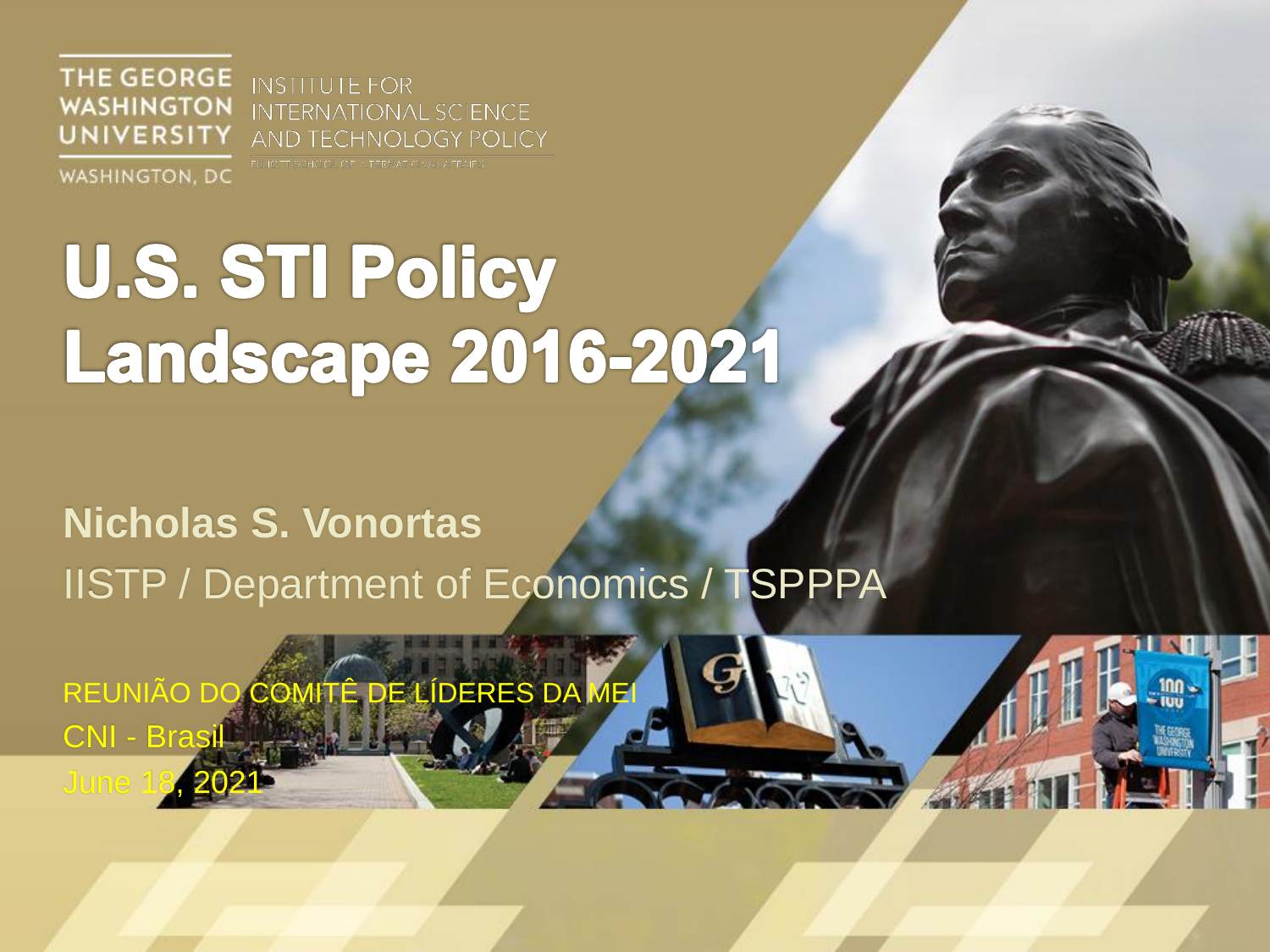### **U.S. System for S&T Policy**



**INSTITUTE FOR** INTERNATIONAL SCIENCE AND TECHNOLOGY POLICY ELTOTT SCHOOL OF INTERNATIONAL AT A 32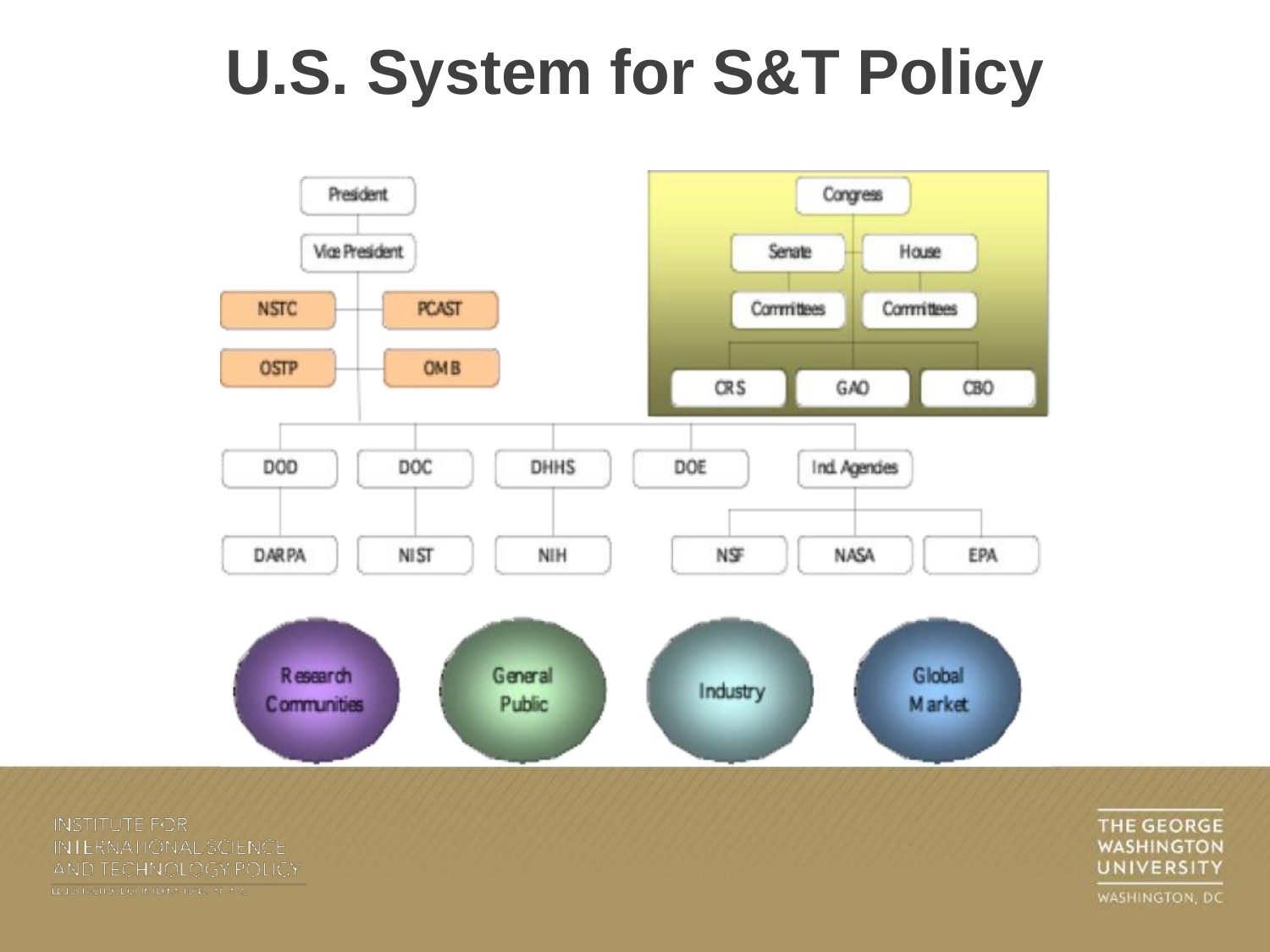# **Core principles of U.S. S&T Policy**

- 1. Basic science is a public good. Investments in science lead to new technologies and, occasionally, to new industries.
- 2. Federal agencies pursue the development of new technology for specific "missions" in activities with extensive public good characteristics.
- 3. The federal government refrains from "picking winners" through R&D investments.
- 4. The federal government creates the appropriate regulatory environment to enable efficient markets and to occasionally steer private sector investment in desired directions (e.g., toward environmentally benign technologies).

**INSTITUTE FOR INTERNATIONAL SCIENCE** AND TECHNOLOGY POLICY LEIOITSCHOTECHNIERN 1014, ALARA

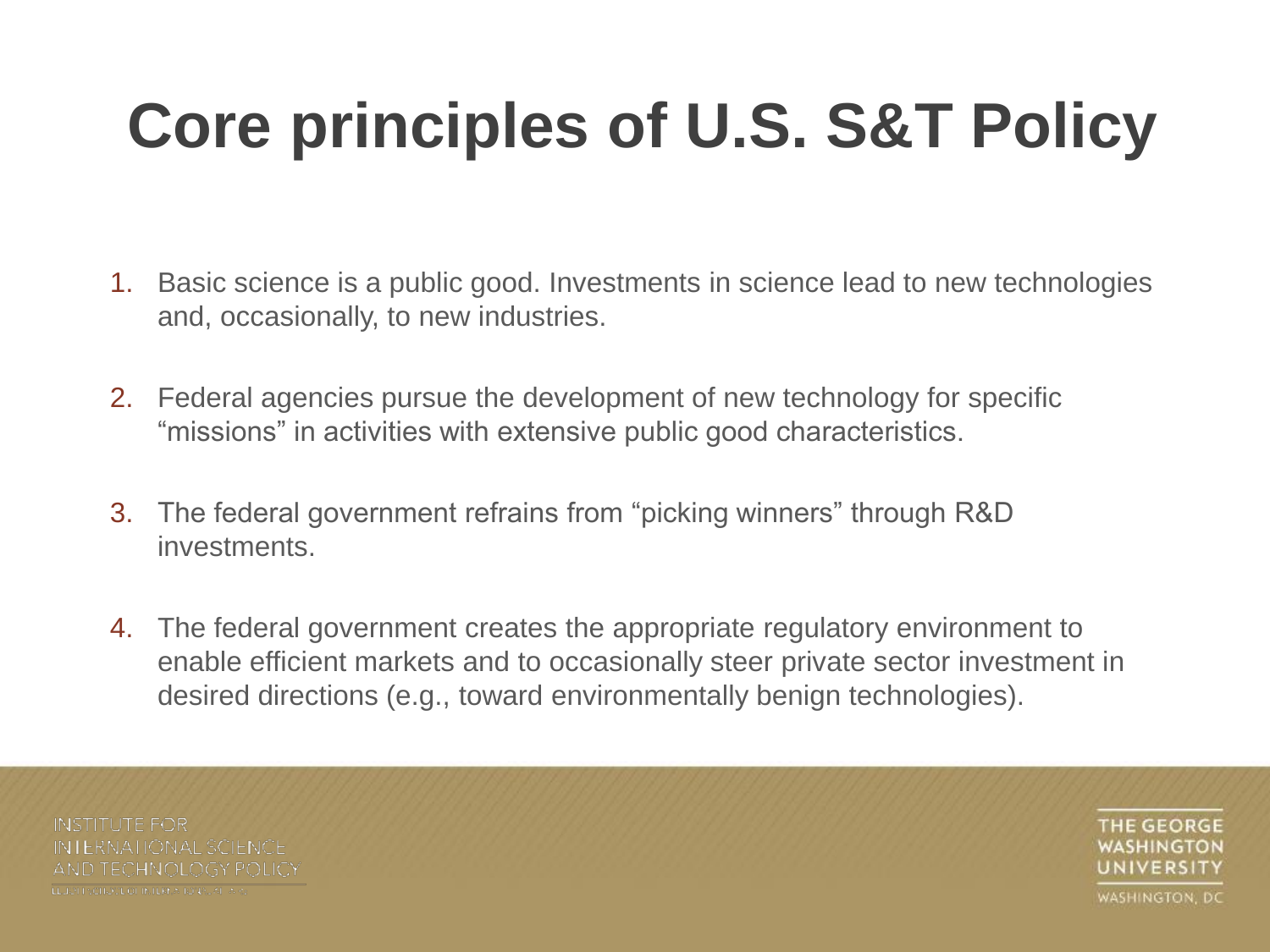# **I. Past 4 Years**

Nicholas S. Vonortas with Brennan Hoban & Connor Rabb. "United States", UNESCO Science Report 2021 (released June 11, 2021)

**INSTITUTE FOR** INTERNATIONAL SCIENCE AND TECHNOLOGY POLICY LEIOIT SCHOOL OF INTERNATIONAL ALLA RE-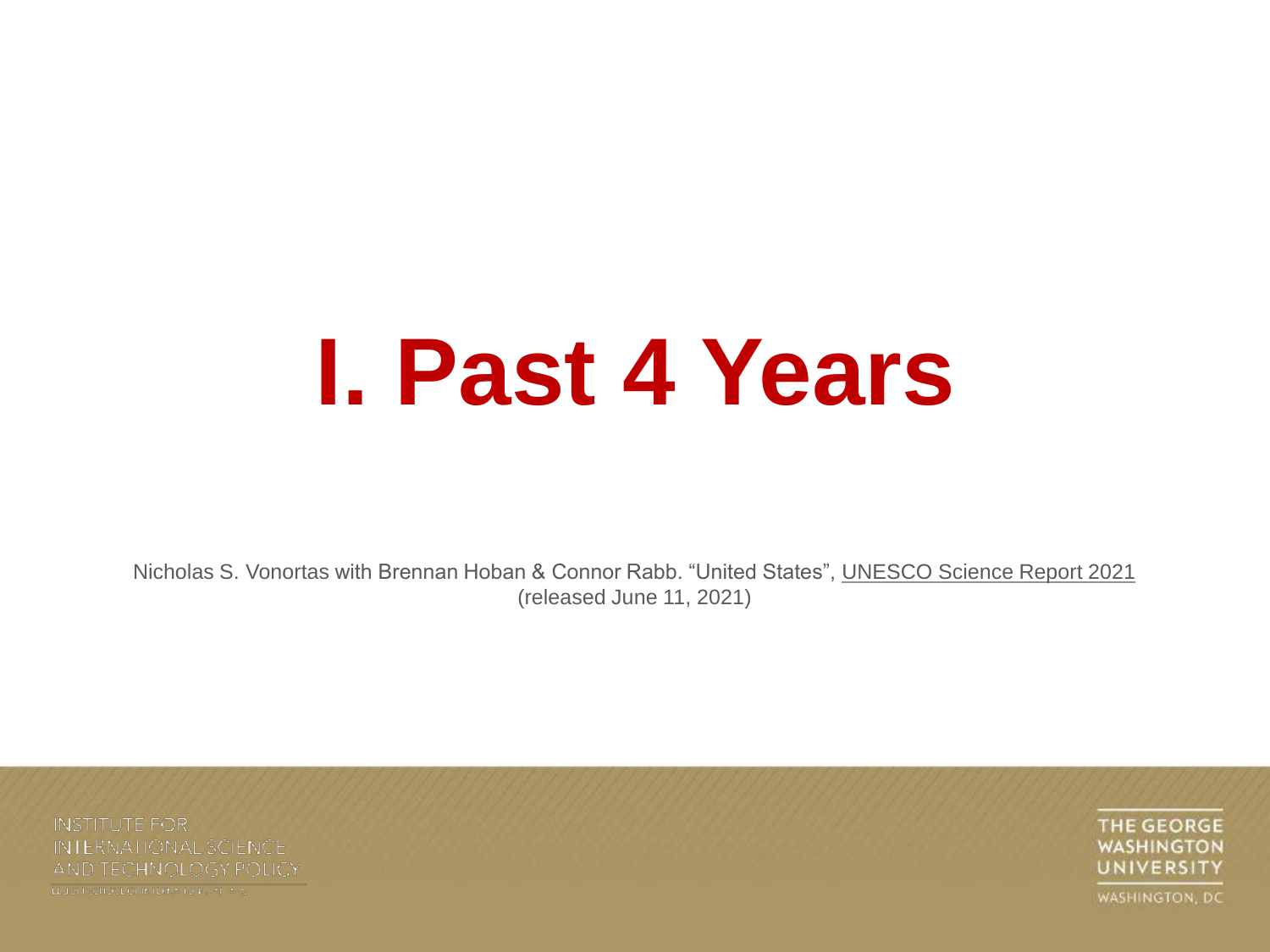### **R&D expenditure trends**

#### The US:

- performs the largest share of global R&D
- generates the largest share of R&D-intensive industry output globally
- awards the largest number of S&E doctoral degrees
- accounts for significant shares of S&E research articles and citations worldwide including the highest share of highly sited scientific works by a wide margin

R&D performed in the country totaled \$547.9b in 2017, up from \$493.7b in 2015 and 406.6b in 2010.

From 2003 to 2018, U.S. value-added output in R&D-intensive industries almost doubled from \$570b to 1.04tr. Its share of global output declined from 38% to 32%, largely due to China's rapidly increasing share.

**INSTITUTE FOR INTERNATIONAL SCIENCE** AND TECHNOLOGY POLICY LEIOITSCHOTECHNIERN 1014, ALARA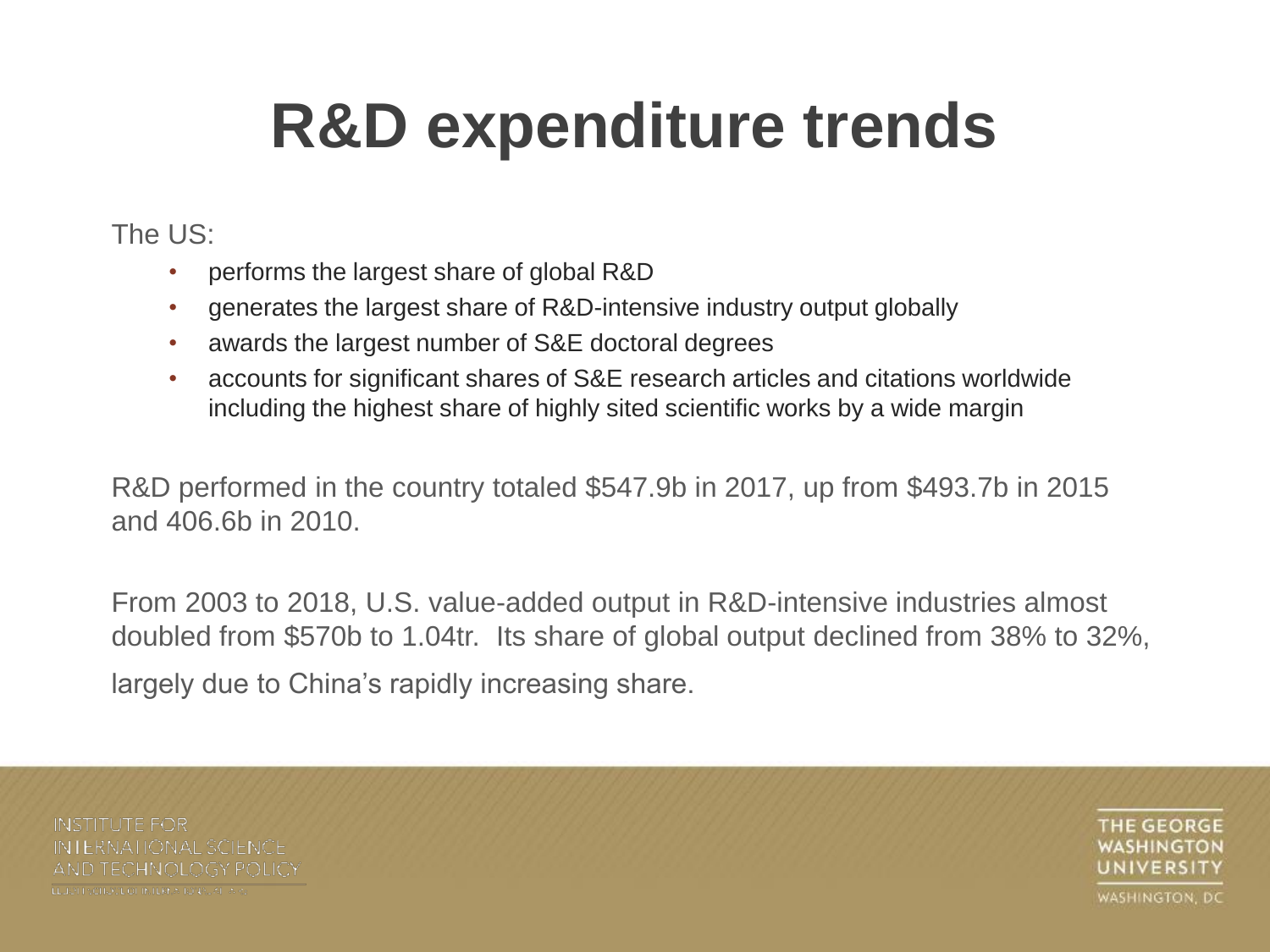### **R&D expenditure trends**



Gross domestic expenditures on R&D, by selected region, country, or economy: 2000-17

EU = European Union; PPP = purchasing power parity.

**INSTITUTE FOR** INTERNATIONAL SCIENCE AND TECHNOLOGY POLICY ELIOIT SCHOOL OF INTERNATIONAL ALASE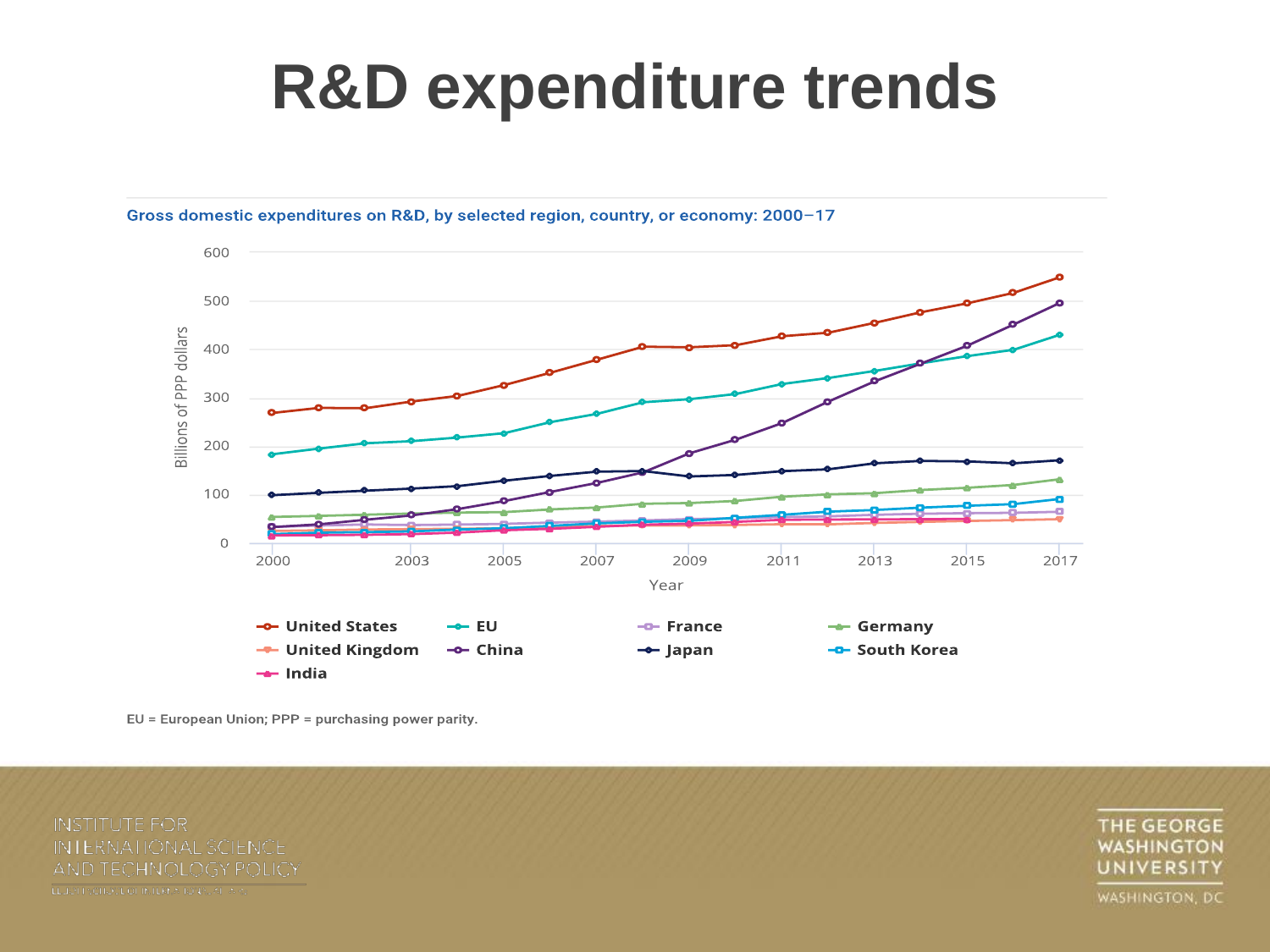### **Domestic R&D performance & source or funds**



AND TECHNOLOGY POLICY LEICH SCHOTL OF INTERNATIONAL ALASE

**INTERNATIONAL SCIENCE** 

**INSTITUTE FOR**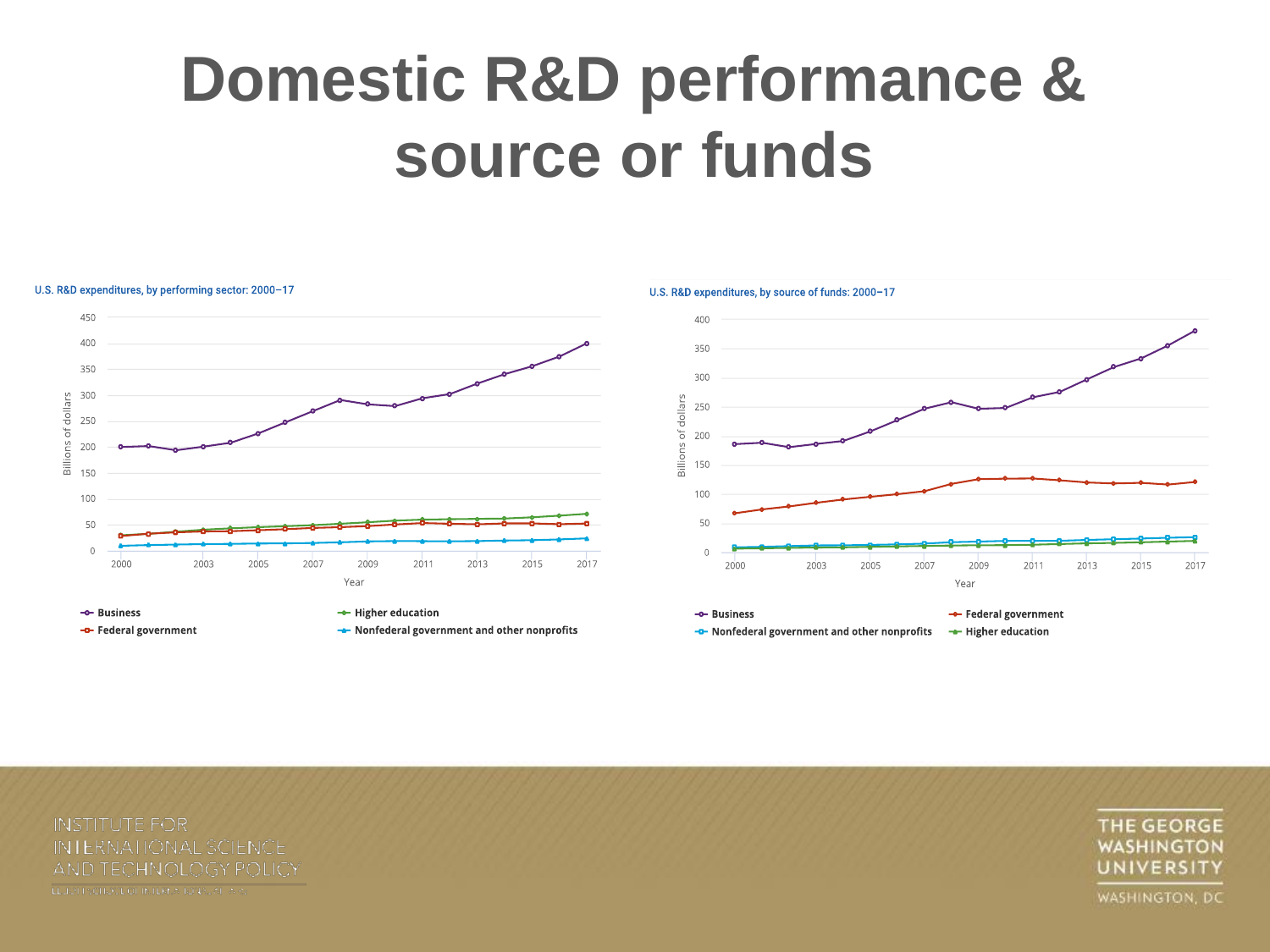#### changes by agency (Figure 3). Beginning leral governmen: **Federal government R&D**



Estimates based on agency and OMB data. R&D includes conduct of R&D and facilities. © 2018 AAAS

**INSTITUTE FOR INTERNATIONAL SCIENCE** AND TECHNOLOGY POLICY LEICH SCHOTL OF INTERNATIONAL ALC:

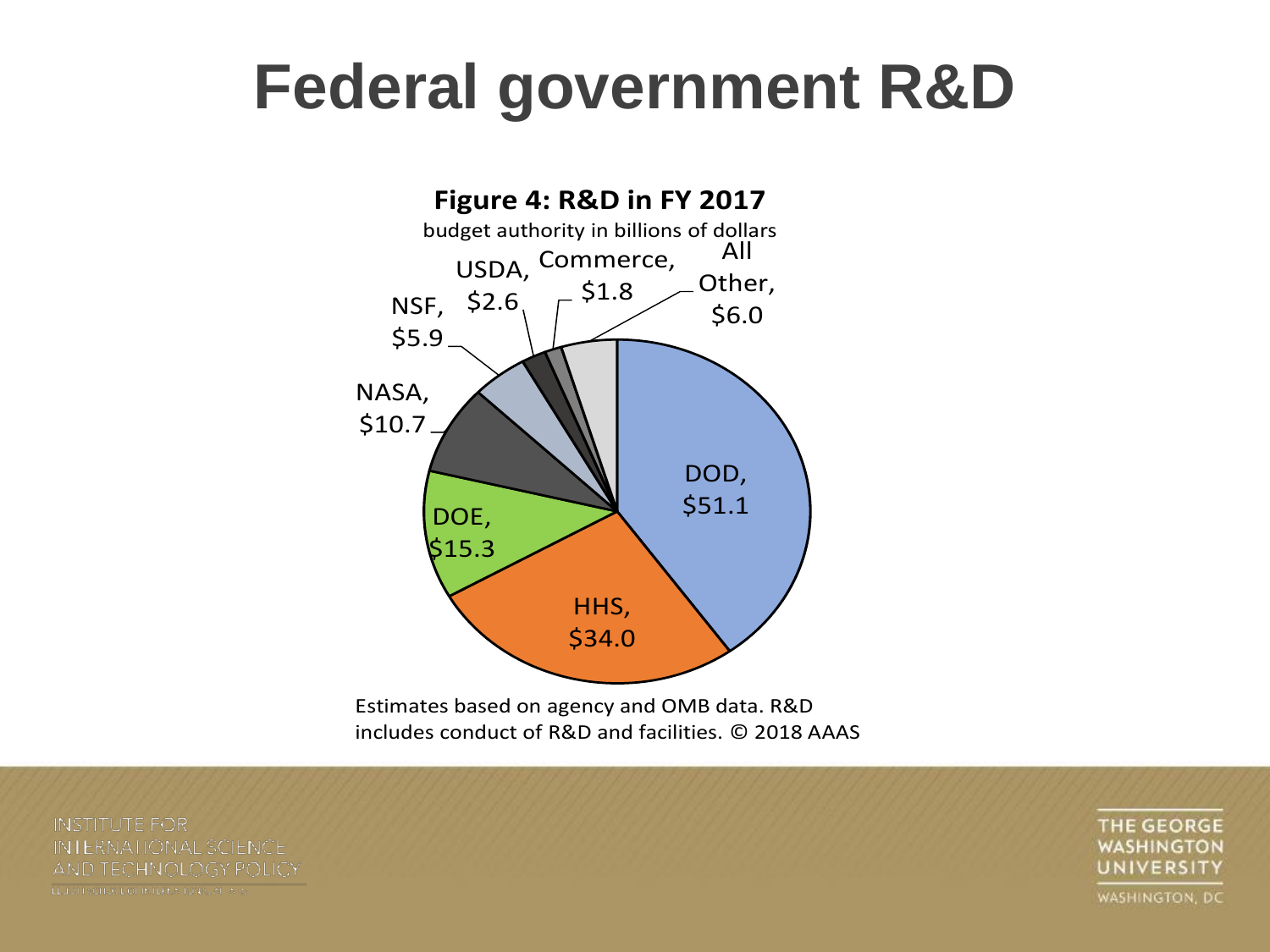# **Strategic Technology Platforms**

- Artificial Intelligence (AI)
- Quantum Information Science (QIS)
- Fifth Generation Mobile Network Technology (5G)
- Cybersecurity

**INSTITUTE FOR INTERNATIONAL SCIENCE** AND TECHNOLOGY POLICY LEICH SCHOTL OF INTERNATIONAL ALC:

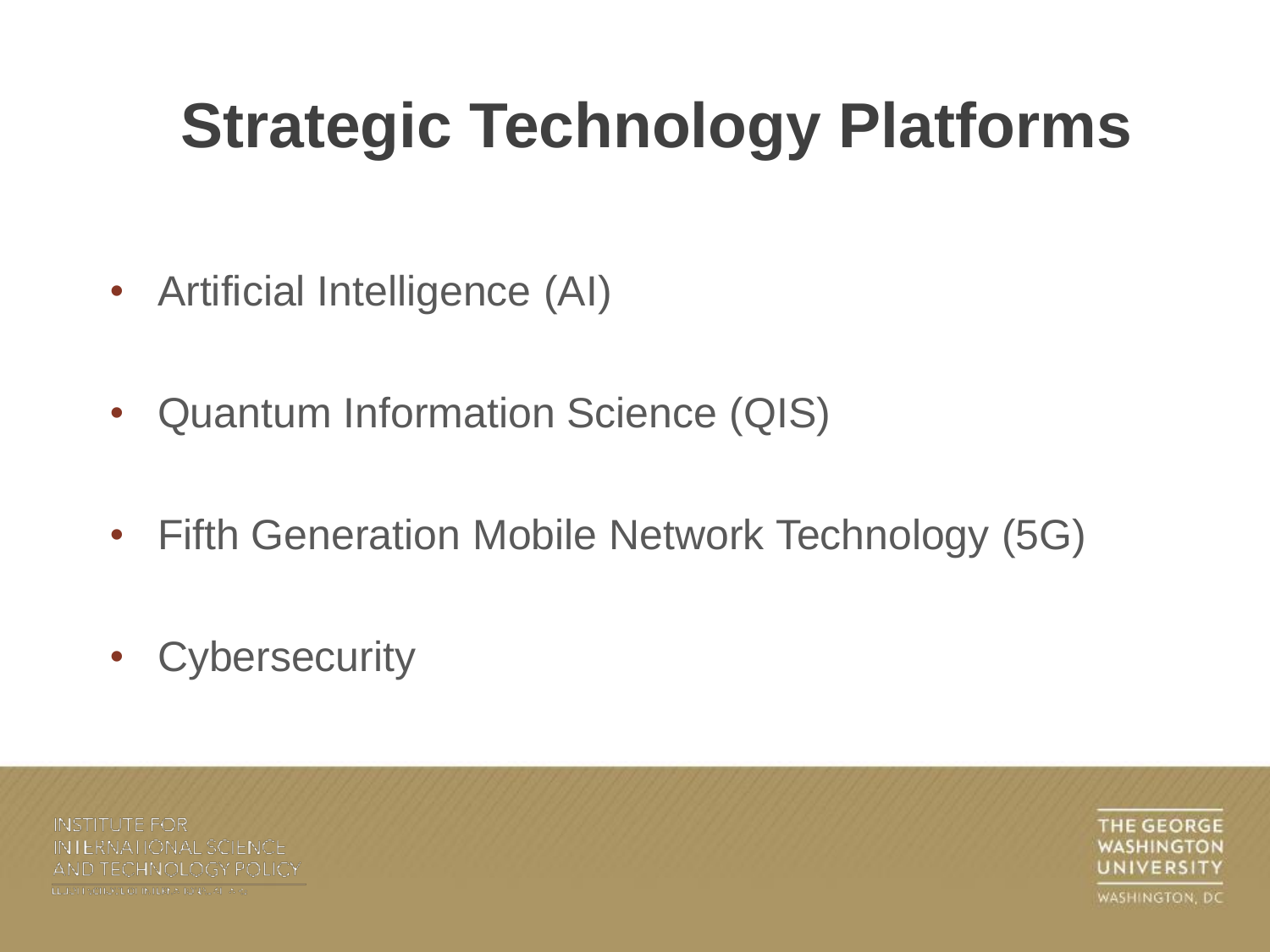### **Broad Strategic Initiatives**

- Advanced Manufacturing
- Energy / Environment
- Health
- Space

**INSTITUTE FOR** INTERNATIONAL SCIENCE AND TECHNOLOGY POLICY LEIOIT SCHOZEGI INTERNATORALAI IA 62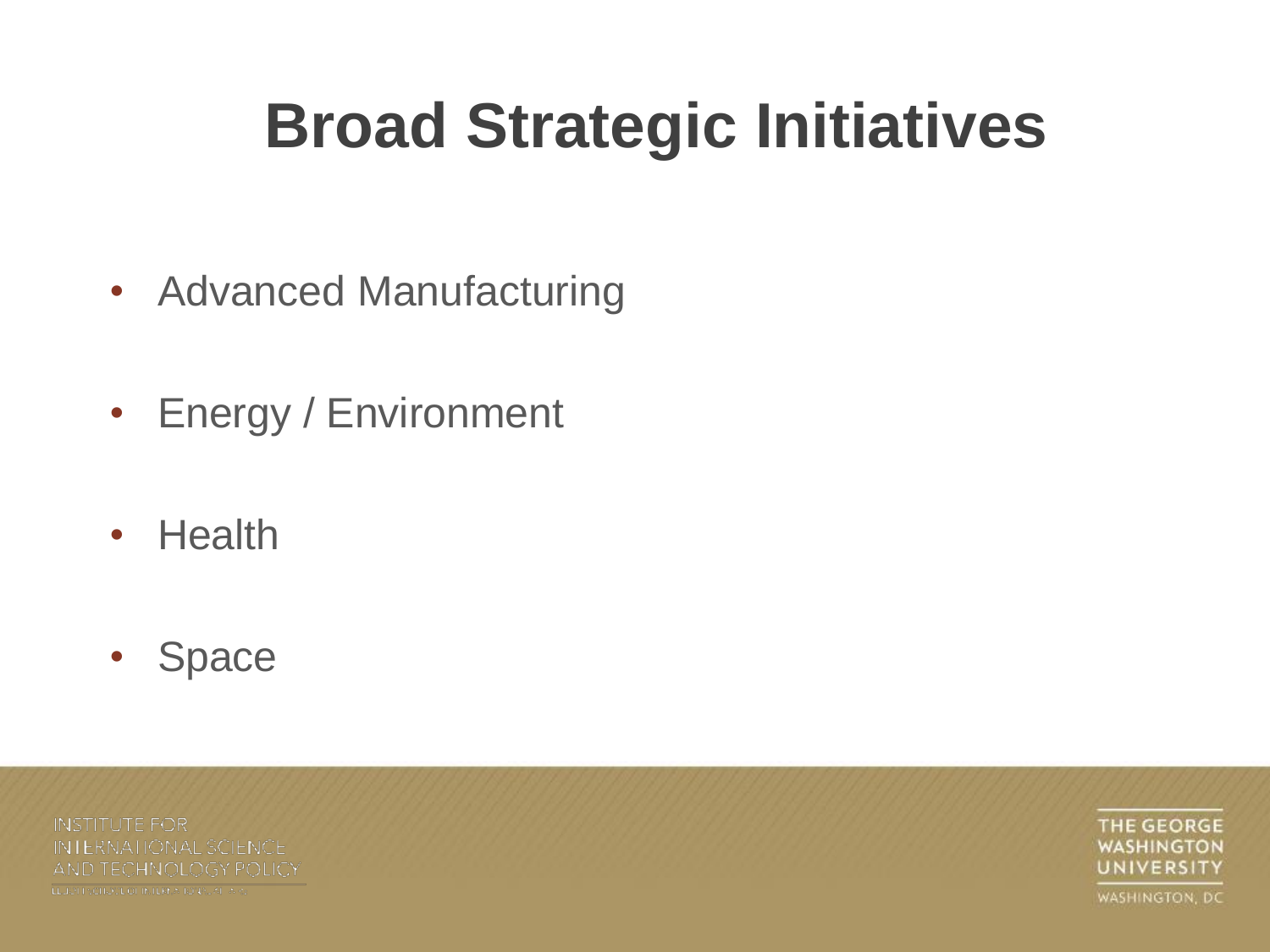# **II. Next 4 Years**

The United States Innovation and Competition Act 2021

Tom Lee and Juan Londono. "The United States Innovation and Competition Act (USICA): A Primer", AAF Insight, June 9, 2021

**INSTITUTE FOR** INTERNATIONAL SCIENCE AND TECHNOLOGY POLICY LEIOIT SCHOOL OF INTERNATIONAL ALASE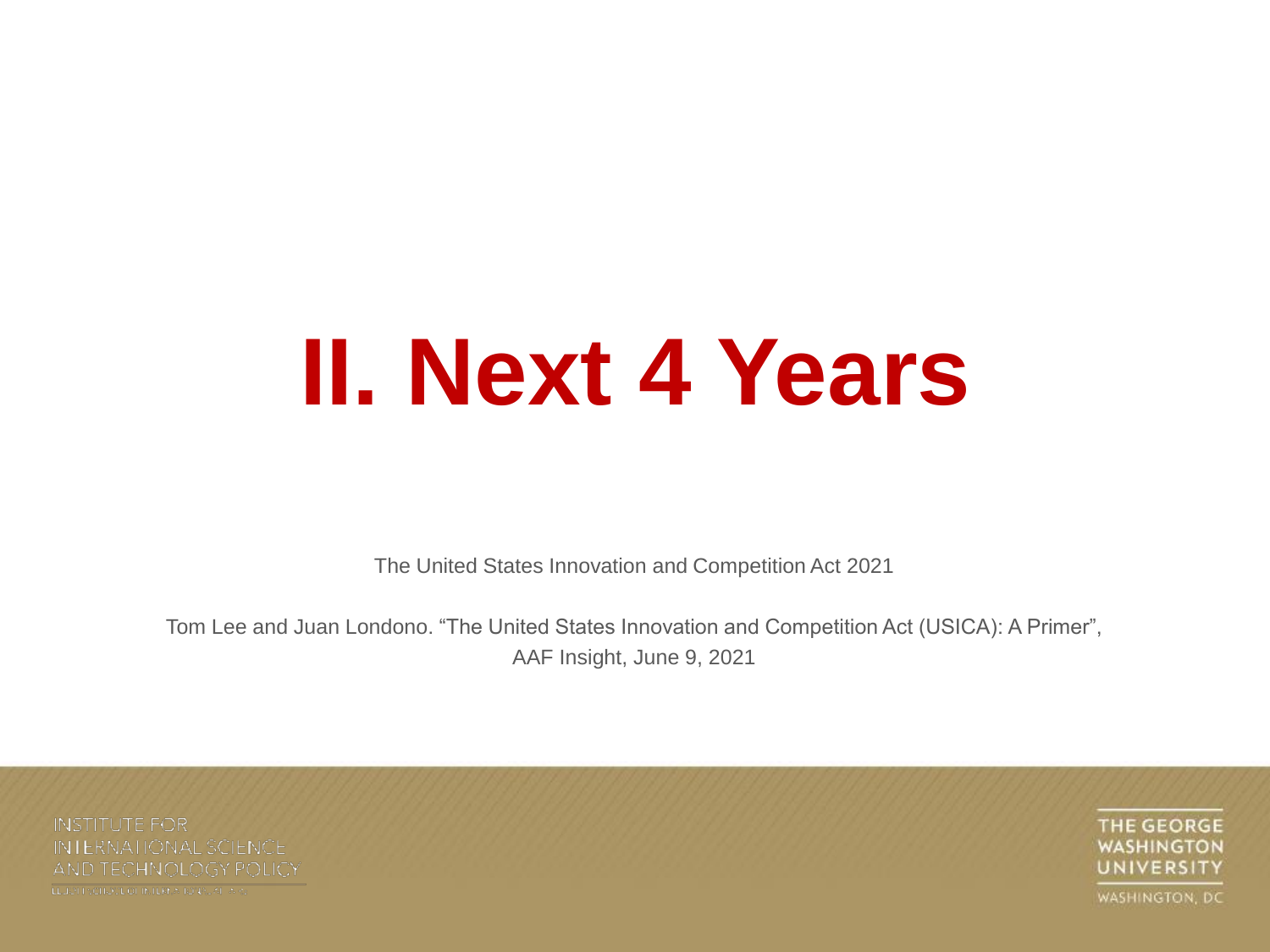### Strategy for American Innovation 2011



**INSTITUTE FOR** INTERNATIONAL SCIENCE AND TECHNOLOGY POLICY LEIOIT SCHOOL OF INTERNATIONAL ALASE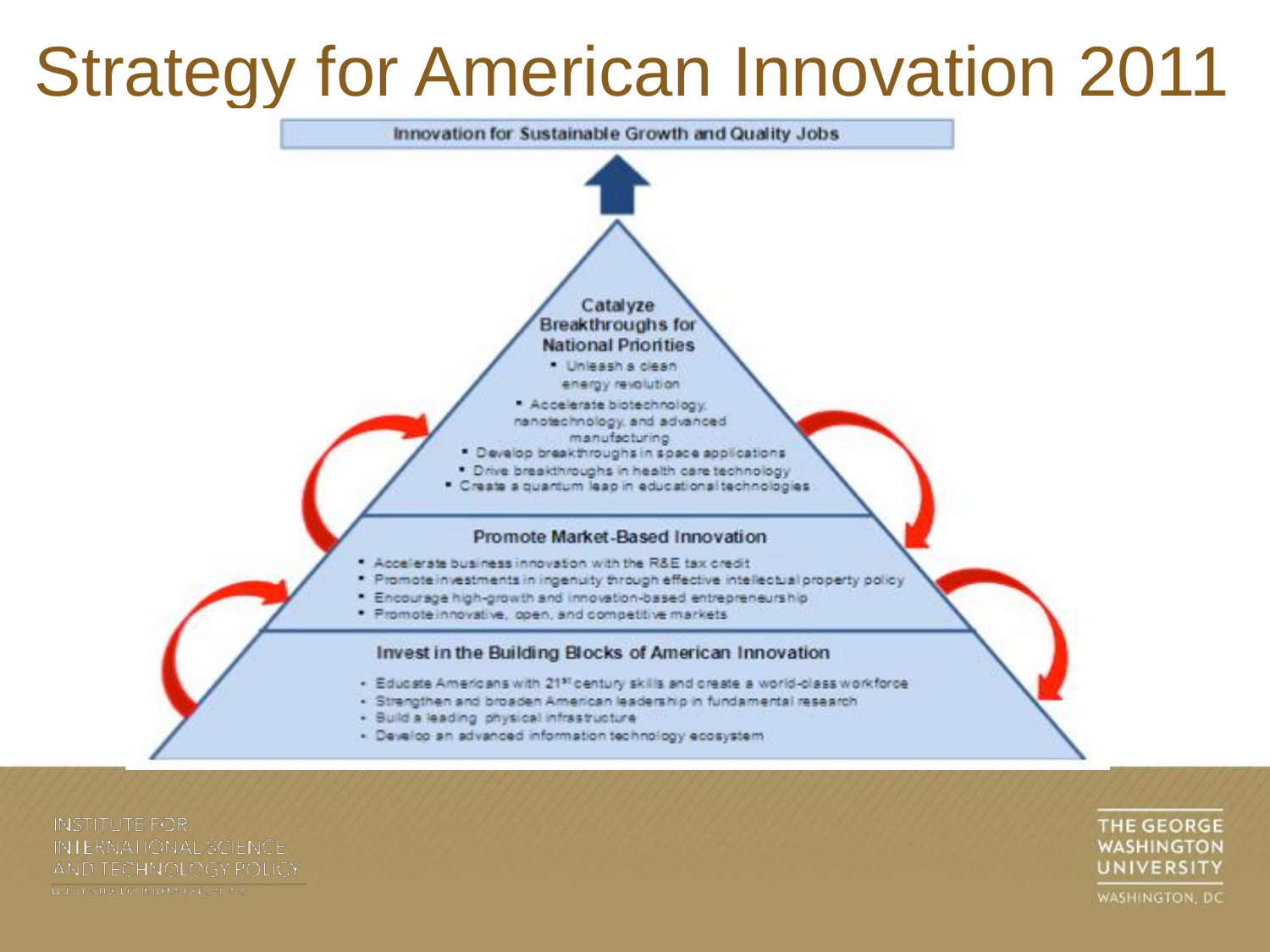On June 8, 2021, the U.S. Senate passed the *United States Innovation and Competition Act (USICA)*, a \$200 billion proposal for FY 2022-2026 aimed at countering China's influence domestically and abroad.

Bipartisan support – a "must-pass" legislation

This legislation was first introduced in 2020 by Senators Chuck Schumer (D-NY) and Todd Young (R-IN) as the *Endless Frontier Act (EFA)*.

EFA was dramatically expanded in the past weeks to include several additional provisions. EFA is now a division within the expanded package renamed as the USICA.

**INSTITUTE FOR INTERNATIONAL SCIENCE** AND TECHNOLOGY POLICY LEIOTH SCHOOL OF INTERNATIONAL AT A 32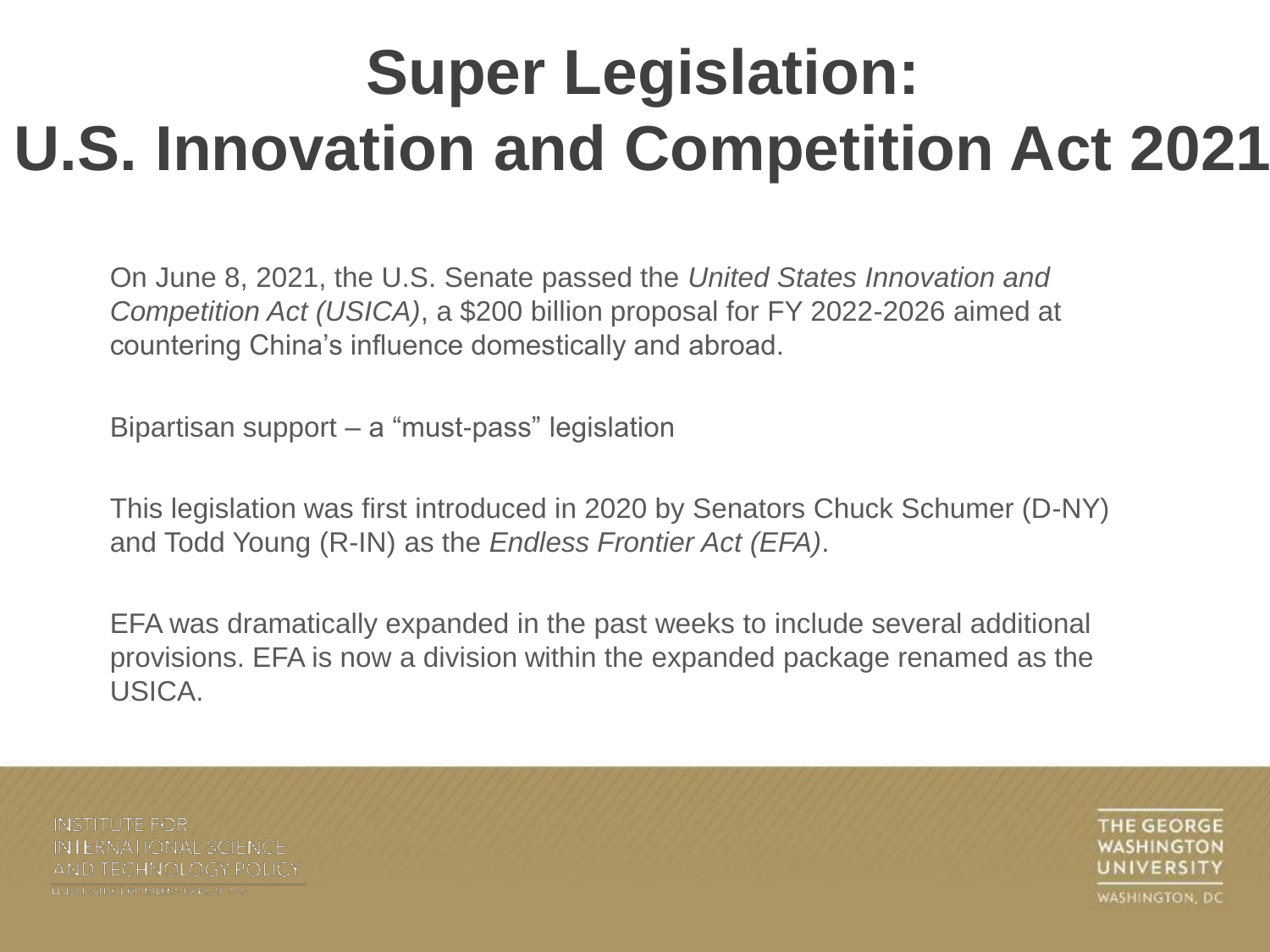The negotiation process in the Senate has resulted in the inclusion of amendments and provisions that deviate from the bill's (EFA) original goal.

The main reason for this is that various Senators have been preparing several pierces of legislation trying to safeguard against what is perceived by many as a general assault of China on U.S. interests in the struggle for international preeminence. These bills have now been combined into this "super bill".

The bill proposes an expanded role for the federal government in "strategic sectors" with increased funding, supervision, and regulation of various industries. It also further expands the use of trade provisions in order to restrict the flow of Chinese goods and services and to bolster President Biden's Buy American agenda.

**INSTITUTE FOR INTERNATIONAL SCIENCE** AND TECHNOLOGY POLICY LEIOTH SCHOOL OF INTERNATIONAL AT A 32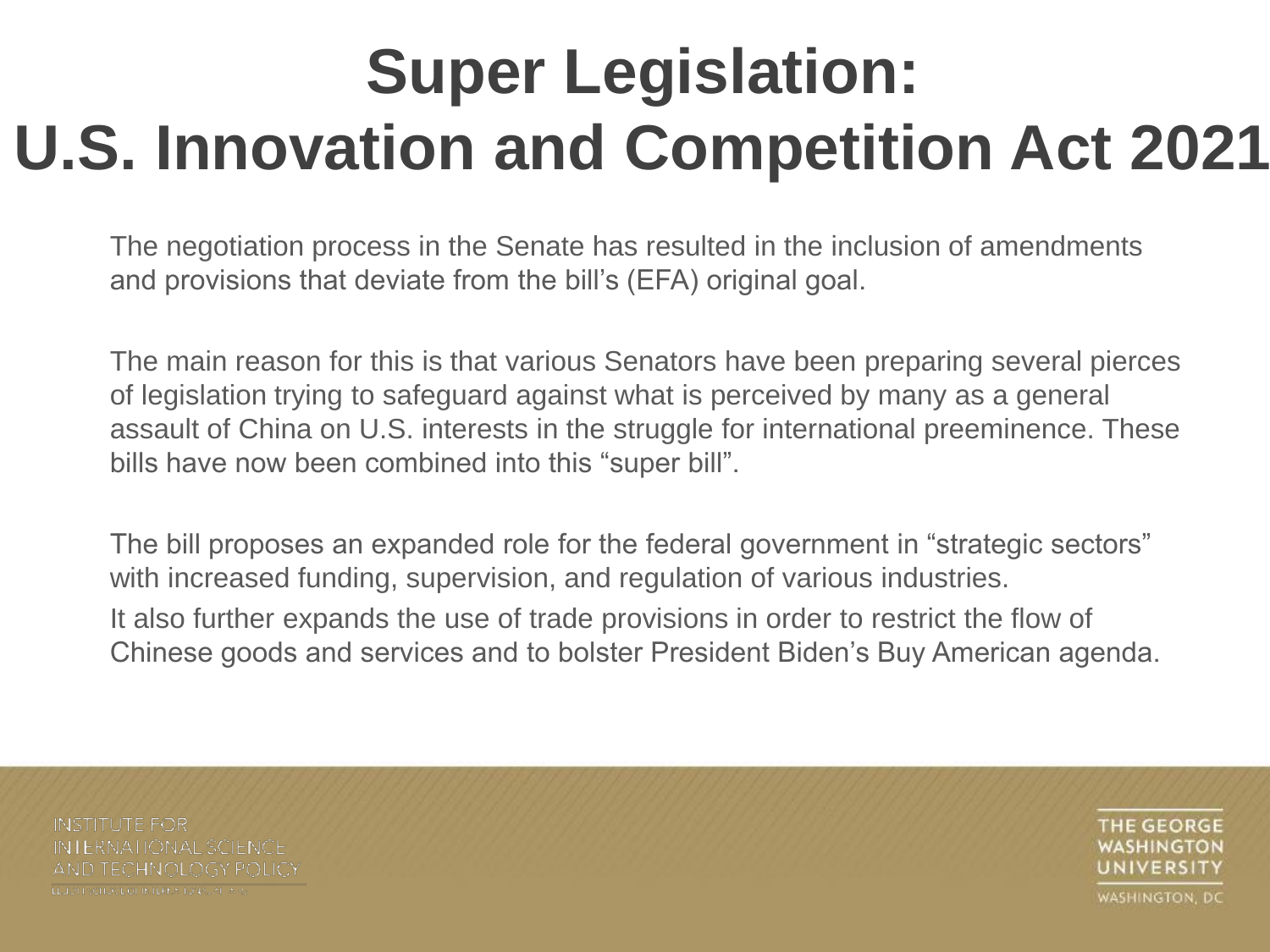USICA proposes a dramatic expansion in the federal government's role in facilitating technological advancement, economic growth, and promotion of US interests domestically and internationally.

It will pour hundreds of billions of dollars into R&D in key areas such as artificial intelligence, advanced energy sources, and biotechnology.

Bipartisan support reflects the opinion of many on both sides of the (Congressional) aisle that these expenditures are necessary to propel American growth in the 21<sup>st</sup> century and compete with China.

One of the few bills expected to pass this year, the bill has been amended repeatedly to squeeze in many different provisions, reflecting regional concerns of signatories.

**INSTITUTE FOR INTERNATIONAL SCIENCE** AND TECHNOLOGY POLICY LEIOTH SCHOOL OF INTERNATIONAL AT A 32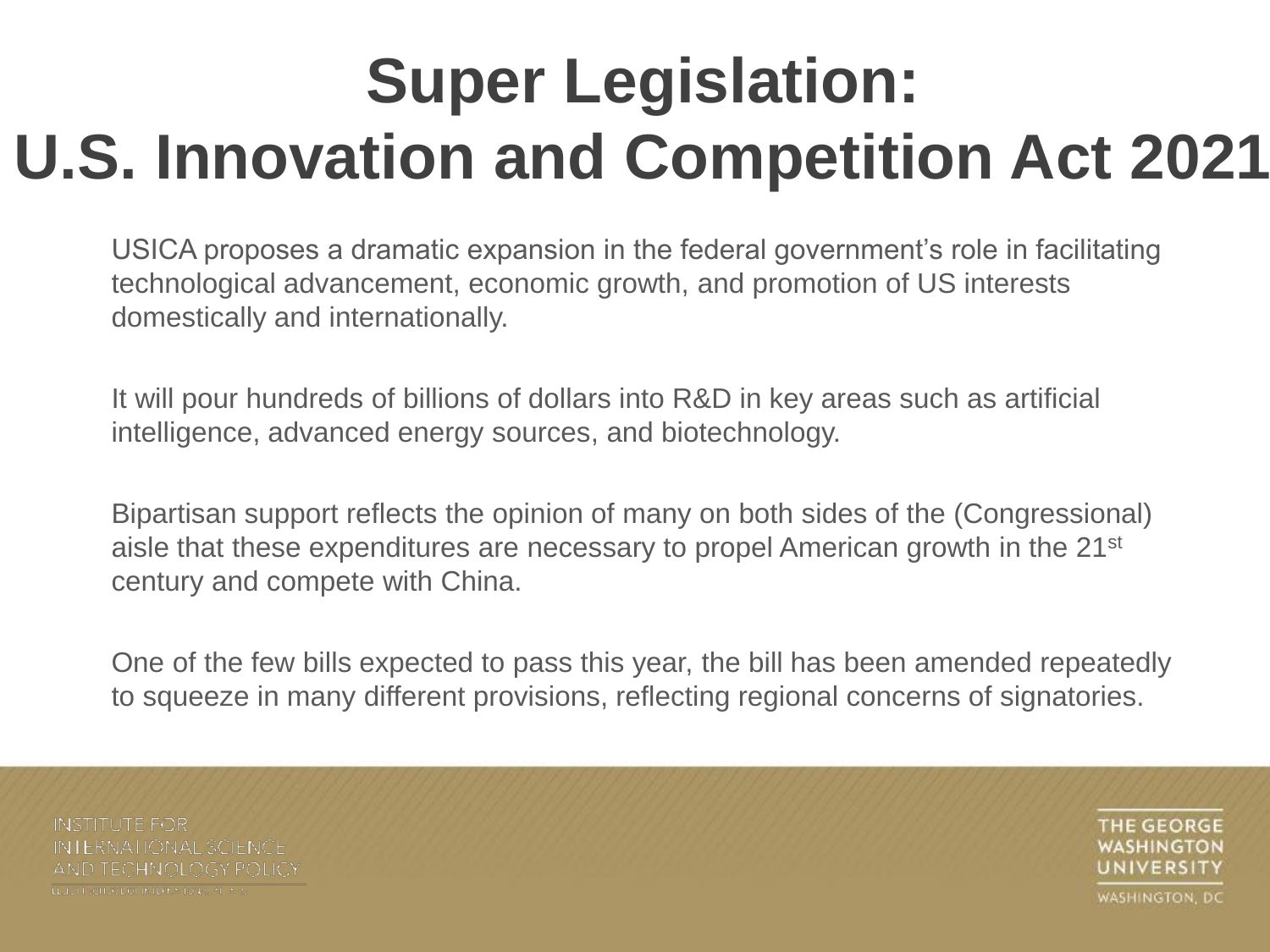Division A – Creating Helpful Incentives to Produce Semiconductors (CHIPS) Act & ORAN 5G Emergency Appropriations

Division B – Endless Frontier Act (EFA)

Division C – Strategic Competition Act of 2021

Division D – Securing America's Future Act

Division E – Meeting the China Challenge Act of 2021

Division F – Other Matters Title I – Competitiveness and Security for Education and Medical Research Title II – Committee of the Judiciary Title III – Other Maters

**INSTITUTE FOR INTERNATIONAL SCIENCE** AND TECHNOLOGY POLICY LEIOITSCHOTECHNIERN 1014, ALARA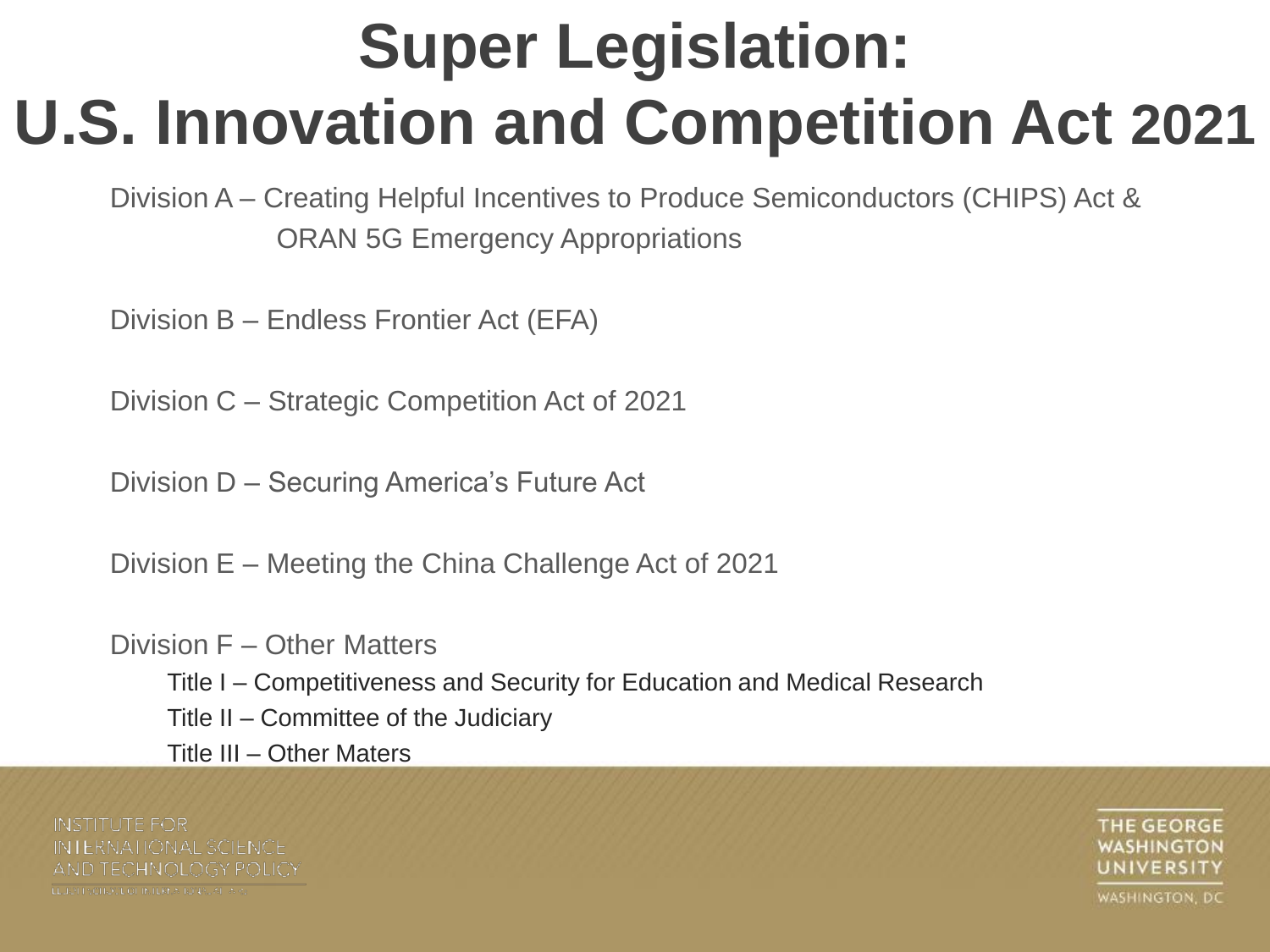## **Division A – CHIPS Act & ORAN 5G Emergency Appropriations**

Introduced by Sen. Cornyn (R-Tex) and Warner (D- Va.) in 2020. The CHIPS Act passed as part of the annual National Defense Authorization Act in 2020 but required follow-on appropriations funding. The investments were aimed at enabling US companies to maintain their technological edge in semiconductor materials, process technology, architectures, designs, and applications.

The Act as introduced:

- Authorized \$10 billion to incentivize domestic semiconductor manufacturing.
- Authorized significant federal investments in semiconductor R&D and chip drive technology at DOD, NSF and DOE.
- Created a refundable Investment Tax Credit for semiconductor facilities.
- Established a National Semiconductor Technology Center to conduct research and prototyping of advanced chips.
- Created a center on advanced semiconductor packaging.

**INSTITUTE FOR INTERNATIONAL SCIENCE** AND TECHNOLOGY POLICY LEIGH SCHOOL OF INTERNATIONAL ALC: 2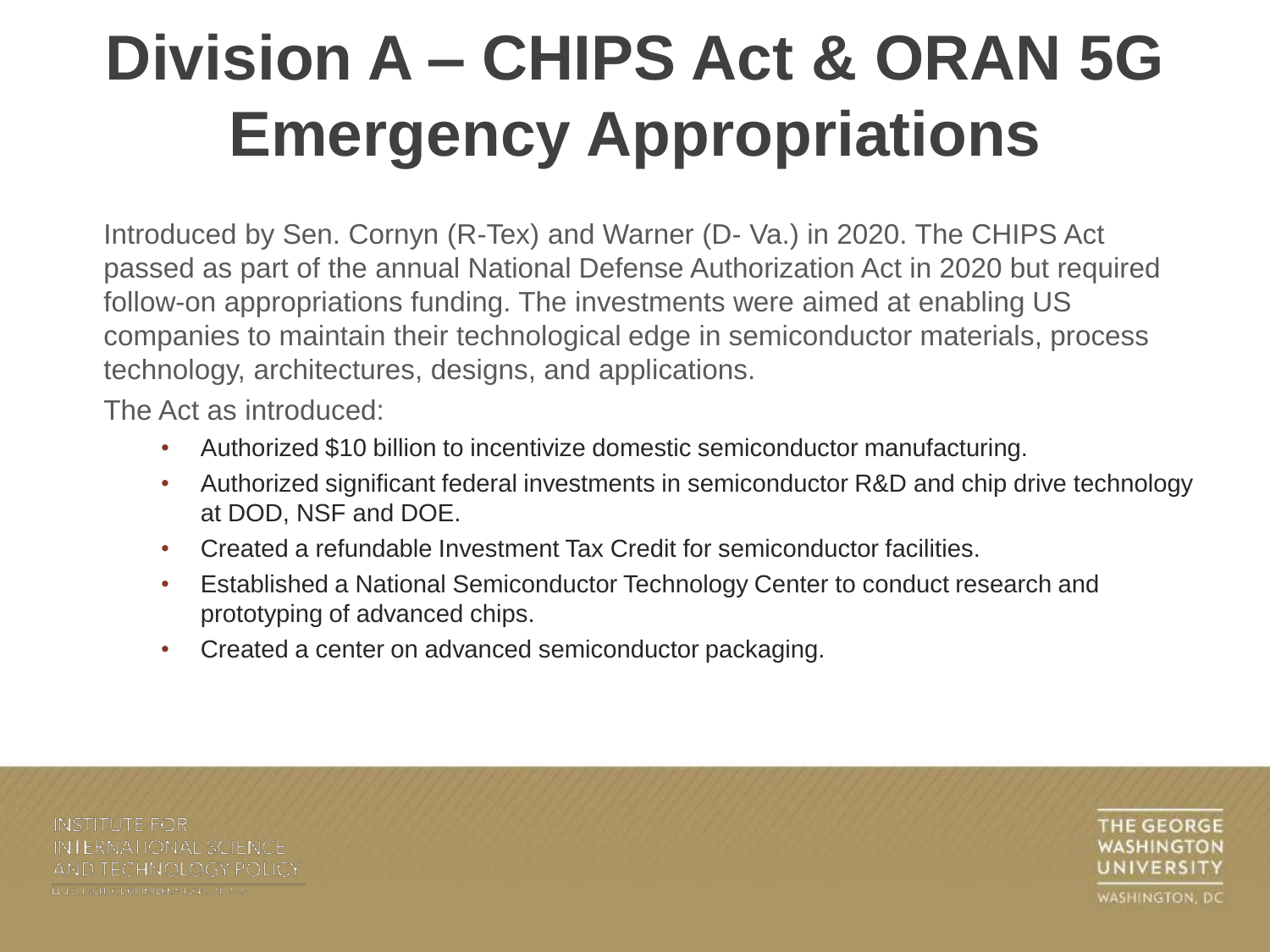# **Division B – Endless Frontier Act**

Focuses on 11 advanced technology areas:

- Artificial Intelligence (AI)
- Quantum science
- New high-performance computing and semiconductors
- Robotics (and automation and advanced manufacturing)
- Biotechnology
- Cybersecurity
- Advanced materials
- Advanced energy technology
- Advanced communication technology

**INSTITUTE FOR INTERNATIONAL SCIENCE** AND TECHNOLOGY POLICY LEIGH SCHOOL OF INTERNATIONAL ALC: 2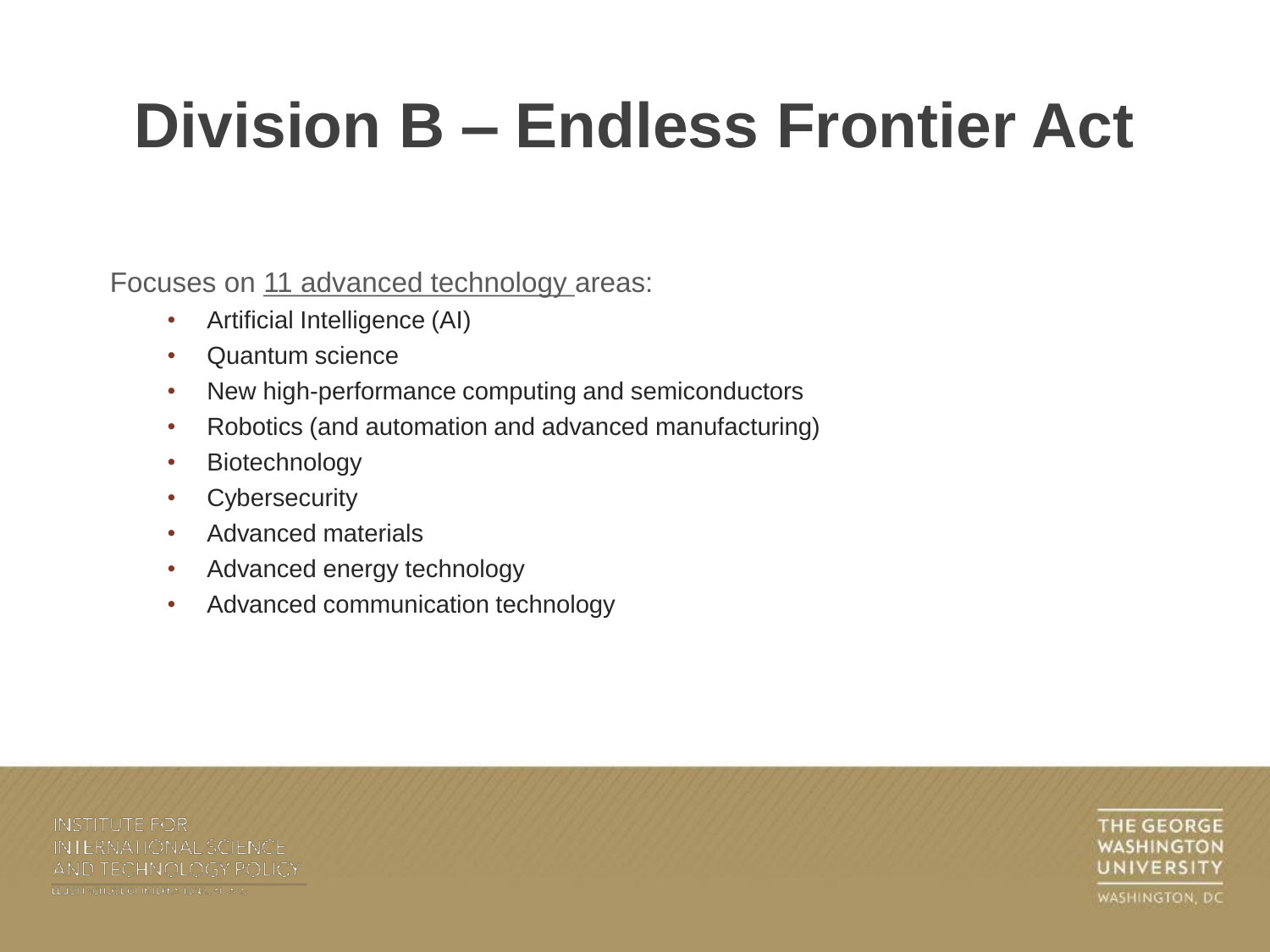## **Division B – Endless Frontier Act**

- Provides \$81 billion over five years to the National Science Foundation (NSF). Of this, \$26 billion for a new **Technology Directorate** for research through later stage technology development. It will also manage a competition for and fund University Technology Centers for later stage development through prototyping of these technologies – these can be single universities or consortia with universities and industry. The remainder of the funds are for existing NSF directorates.
- Provides \$17 billion for basic research at the Office of Science (including its energy labs).
- Provides for regional scale-up, by funding, through the Commerce Department, "at least" ten regional innovation hubs run by consortia of industry, state and local government and education institutions.

**INSTITUTE FOR INTERNATIONAL SCIENCE** AND TECHNOLOGY POLICY LEIOTH SCHOOL OF INTERNATIONAL AT A 32

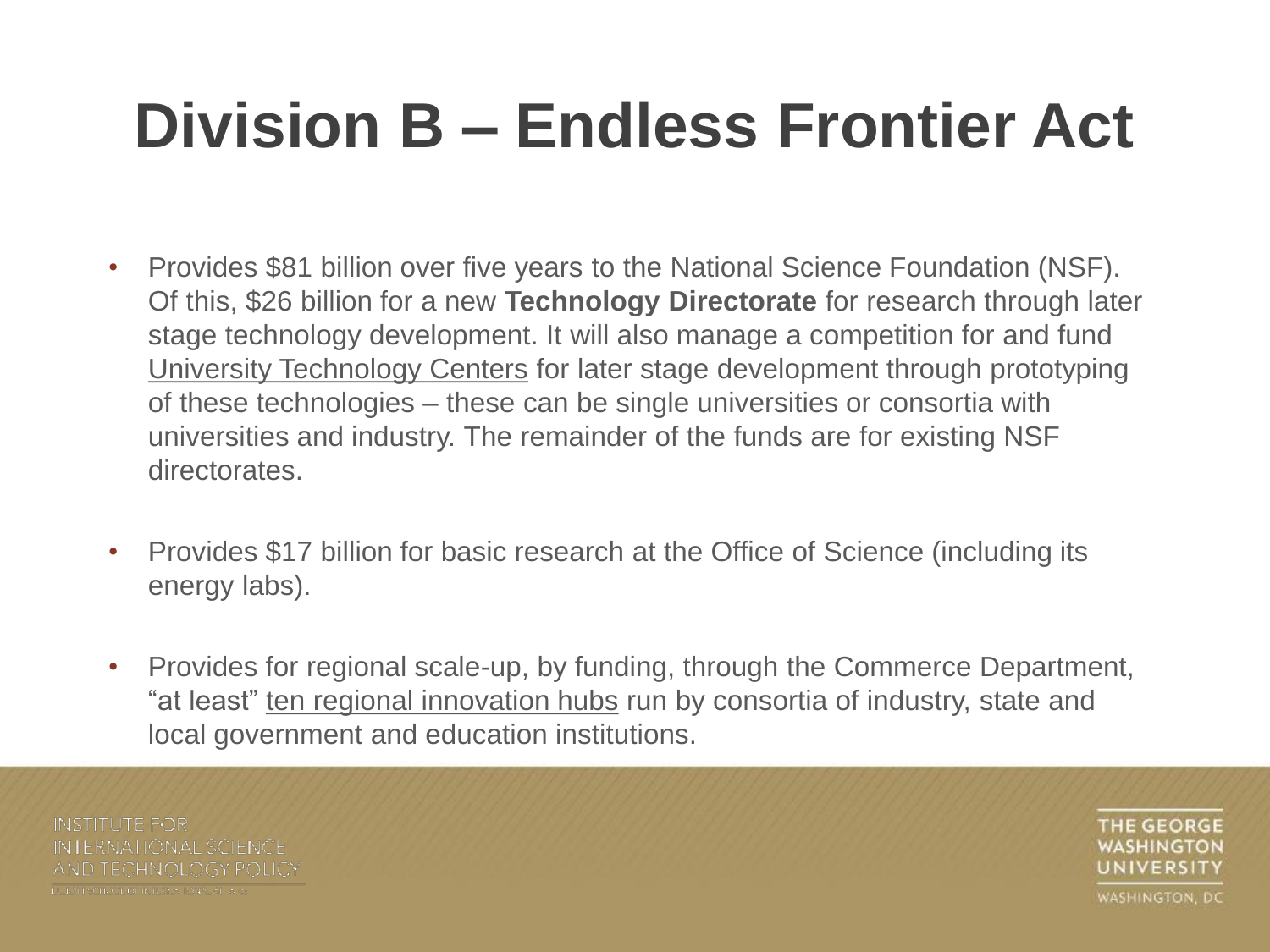## **Division B – Endless Frontier Act**

- Directs the Commerce Department to monitor U.S. critical supply chain resiliency issues and has a broad and general authority to set up financing and support mechanisms for U.S. production funded at "such sums as are necessary."
- Adds provisions for the Commerce Department to greatly expand support for the Manufacturing Extension Partnership that works with small manufacturers.
- Increase funding for the Manufacturing USA institute network as well as to create additional institutes.

A slimmer version of the bill has been introduced as an NSF reauthorization bill in the House Science, Technology and Space Committee and that proposes creating a more modestly sized directorate that would address "societal challenges" rather than focus exclusively on technology.

**INSTITUTE FOR INTERNATIONAL SCIENCE** AND TECHNOLOGY POLICY LEIOITSCHOTECHNIERN 1014, ALARA

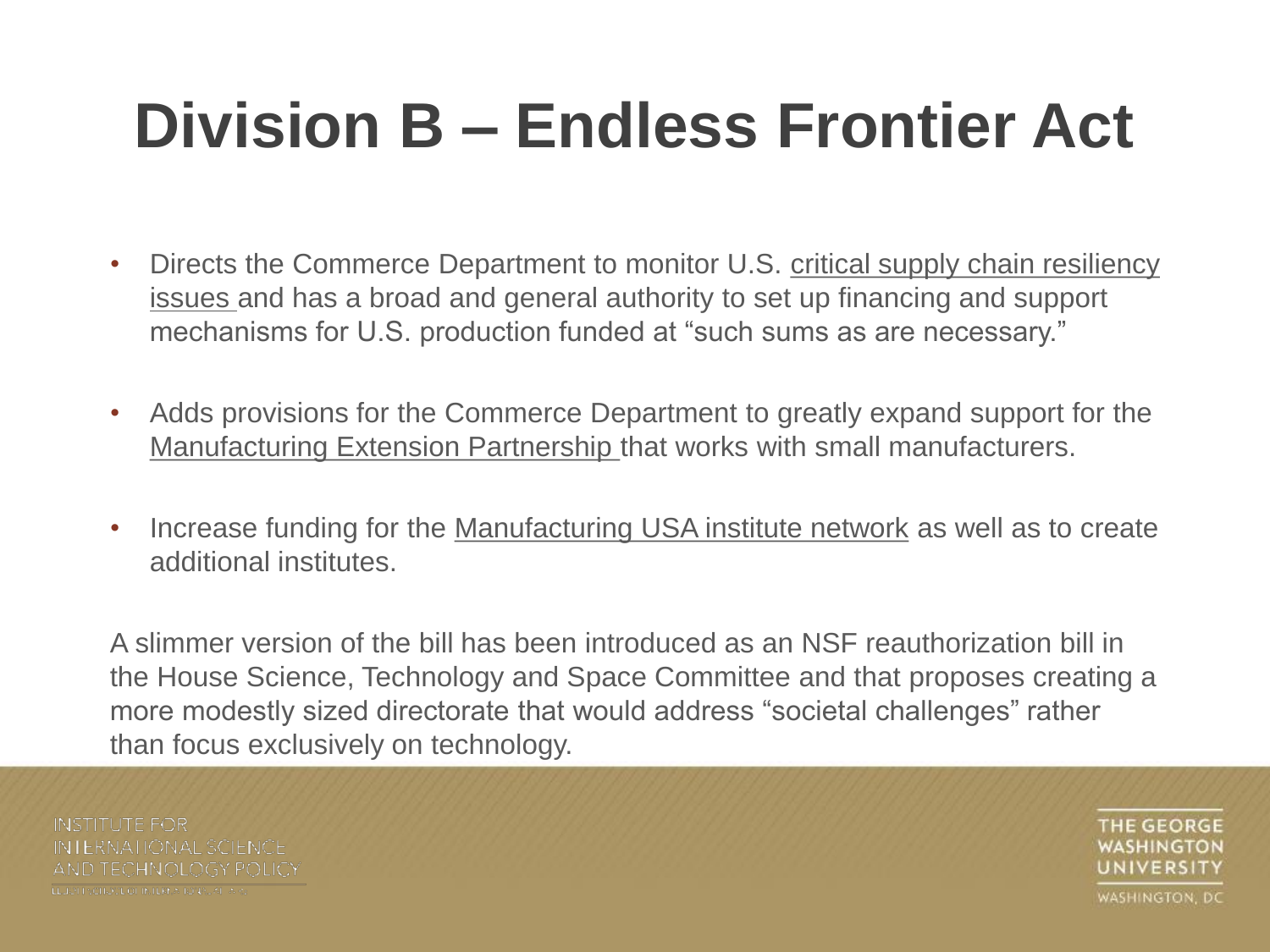### **Divisions C+**

Basically about strategic competition with China.

E.g., the Strategic Competition Act of 2021:

- Identifies (i) key objectives for a U.S. policy of strategic competition with China and (ii) the core tenets of U.S. diplomatic, economic, military, technology, and information policy needed to achieve those objectives.
- States that China is the greatest geopolitical and geo-economic challenge for United States foreign policy, and outlines steps related to organization, budget, coordination among domestic stakeholders, workforce development, allied cooperation, and other elements necessary to marshal sustained political will to protect U.S. interests and values in effective strategic competition with China.

**INSTITUTE FOR INTERNATIONAL SCIENCE** AND TECHNOLOGY POLICY LEIOTH SCHOOL OF INTERNATIONAL AT A 32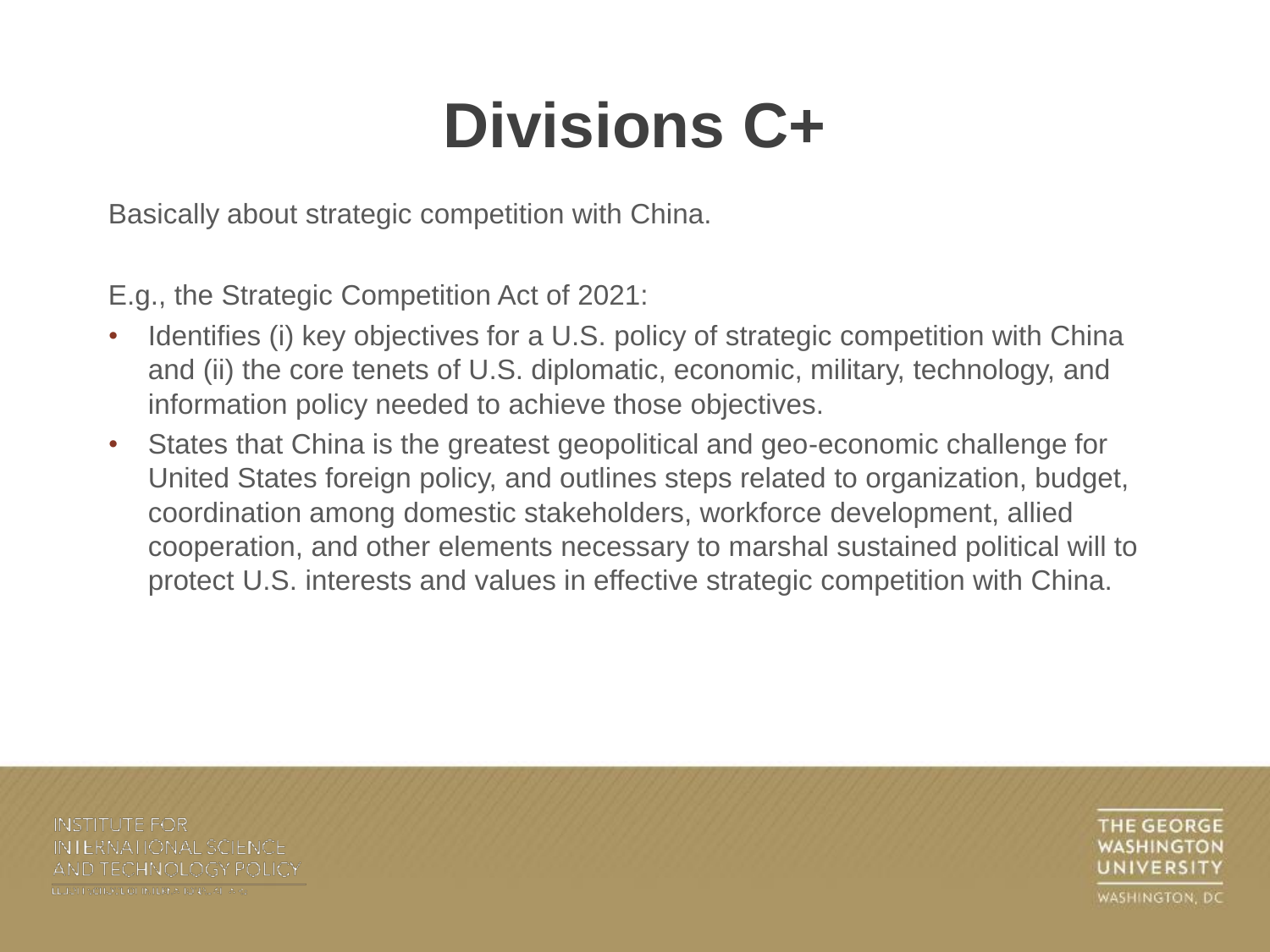### **Major Takeaway**

A rare "AHA!!" moment for the United States. Similar in many respects – but also importantly different – to the "AHA" moment of the 1980s with Japan and the Soviet Union. The Giant has woken up! Tries to stand up to the challenge!

China identified as the biggest strategic challenge since the fall of the Soviet Union. Contrary to the previous Administration, the current leadership is trying to reassert the position of the U.S. internationally – as obvious from the G7 summit and the NATO summit last weekend.

The U.S. Innovation and Competition Act of 2021 is the comprehensive response of the U.S. Congress from the point of view of STI, industry, competitiveness.

USICA is viewed as a major break with prior practice!

**INSTITUTE FOR INTERNATIONAL SCIENCE** AND TECHNOLOGY POLICY LEIOTH CHOCLOTIK ILRUSTOREAL ARE